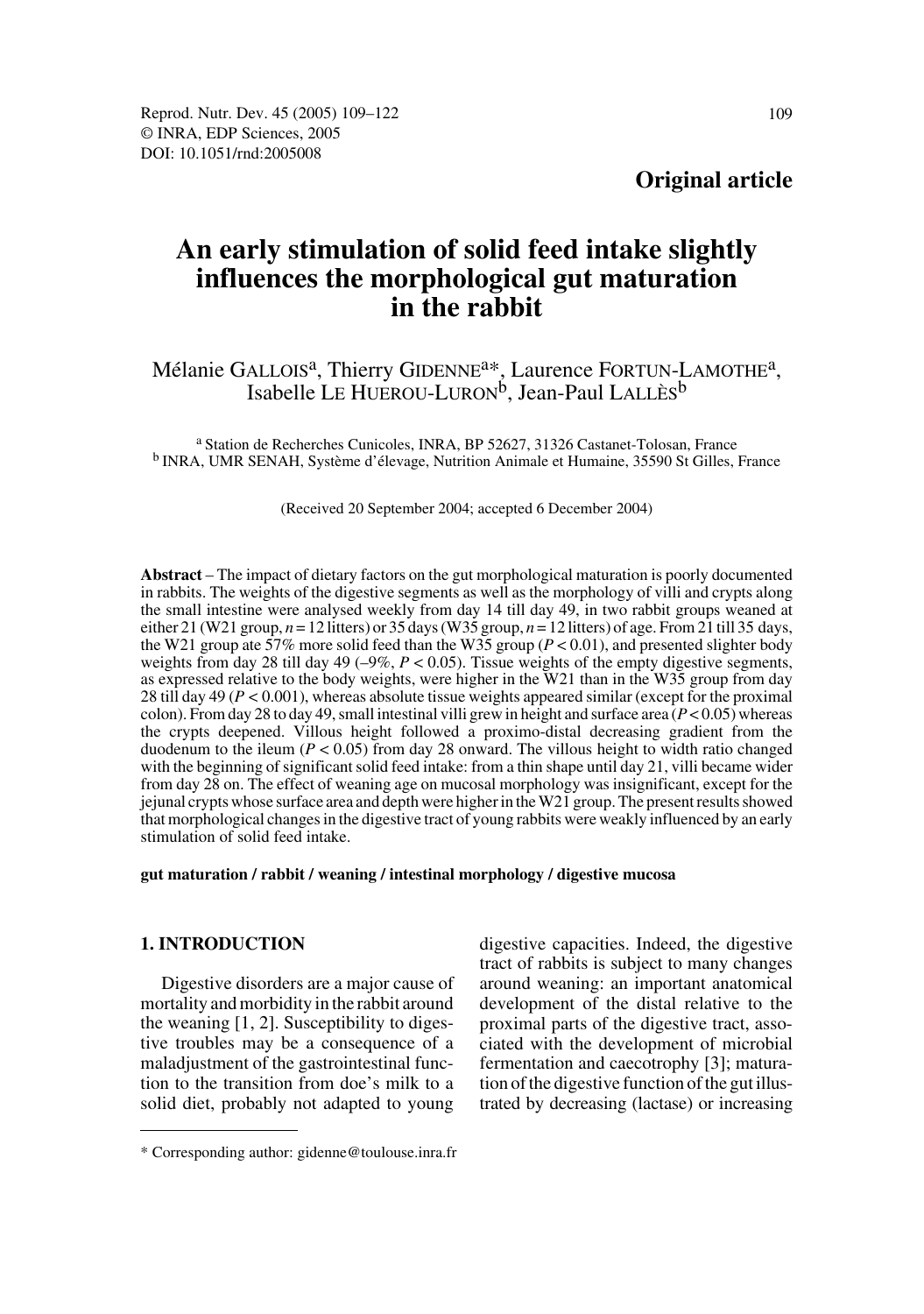(amylase, trypsine) intestinal enzymatic activities with age [4]. These changes are probably driven by an ontogenic programming but other factors like diet and microbiota can impact significantly on it [5].

Understanding the potential influence of the dietary factors on the gastrointestinal function development is essential in order to determine the nutritional requirements of the young to prevent digestive diseases. Since the small intestinal mucosa represents a major site of digestion and absorption of nutrients, as well as an important area of defence against antigenic aggressions, its functional and morphological development would partly explain the evolution of the digestive capacities, as well as the organisation of the mucosal barrier function in young. In rabbits, intestinal morphological maturation is still poorly documented. Some studies report an increased villous length and width with age [6, 7] and a change in shape: from finger-like, villi become tongue and leaf-shaped [8]. But, to our knowledge, the potential influence of dietary factors on the development of the digestive mucosa has only been partially investigated [9].

Thus, we studied the impact of an earlier transition from milk to a solid diet on the anatomical development of the digestive tract and on the morphological maturation of the small intestinal mucosa, by modulating the weaning age (21 vs. 35 days).

## **2. MATERIAL AND METHODS**

#### **2.1. Experimental design**

Twenty-four litters equalised to nine young rabbits at 14 days of age (INRA strain 1067 for does) were reared in cages allowing a separate solid feed distribution to the mother and to its litter [10]. The rabbits from 12 litters were weaned at 21 days of age (W21 group), whereas the other 12 litters were weaned at 35 days of age (W35 group). Environmental temperature was maintained at 19 °C. The lights were on 16 h/day. From

14 till 49 days of age, all the young rabbits had ad libitum access to the same experimental feed (Tab. I). All the does were fed the same commercial feed. They were moved to other cages the day of weaning, whereas young rabbits stayed at the same place till the end of the experiment (49 days). The does were inseminated 25 days after kindling to avoid interactions between gestation and milk production. At 14, 21, 28, 35, 42 and 49 days of age, the rabbits, all individually identified, were weighed before suckling and the solid feed intake was measured per litter. These same days, the litter milk consumption was measured by weighing the does before and after the suckling. The animals were handled according to the care of animals in experimentation, in agreement with French national legislation (decree 2001-486, 06/06/2001).

The following chemical analyses were carried out on feed: dry matter (24 h at 103 °C), ash (5 h at 550 °C), gross energy (adiabatic calorimeter PARR, Moline, Illinois, USA), fibres (neutral detergent fibre, acid detergent fibre and acid detergent lignin) according to the sequential method of Van Soest et al. [11] with an amylolytic pre-treatment, and crude fat according to the method described by Alstin and Nilsson [12]. Starch was hydrolysed enzymatically and the resulting glucose released was measured using the hexokinase glucose-6-phosphate dehydrogenase system (D-Glucose®, Boëhringer Mannheim). Nitrogen was determined according to the DUMAS combustion method using the Leco auto-analyser (model FP-428, Leco Corp., St Joseph, MI, USA) and converted to crude protein using the factor 6.25. Crude fat in milk was determined according to the method of Folch et al. [13], and dry matter by freeze-drying followed by oven-drying during 24 h at 103 °C. Milk composition was determined on one mean sample obtained from seven does of the same rabbitry at the twenty-fifth day of lactation. Milk was collected on does separated from their litters since the day before, by using a vacuum pump connected to a milker tube.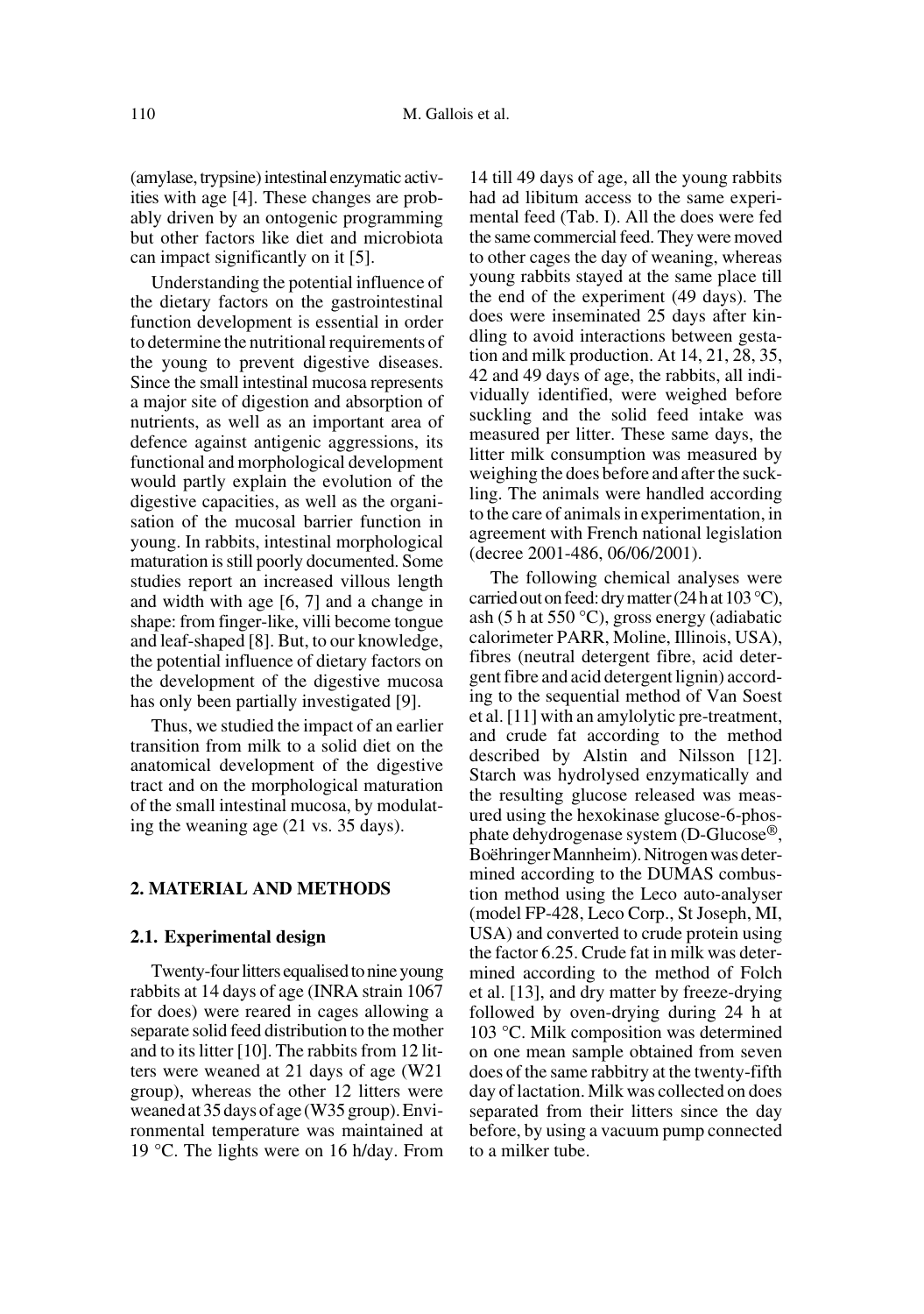|                                     | Experimental diet<br>(fed to young rabbit) | Doe's milk |
|-------------------------------------|--------------------------------------------|------------|
| Ingredients, $g \cdot kg^{-1}$      |                                            |            |
| Sugar beet pulp                     | 130                                        |            |
| Alfalfa meal                        | 250                                        |            |
| Soybean meal                        | 50                                         |            |
| Wheat                               | 110                                        |            |
| Extruded soybean seeds              | 40                                         |            |
| Sunflower meal                      | 138                                        |            |
| Wheat bran                          | 200                                        |            |
| Sucrose                             | 50                                         |            |
| Minerals and vitamins <sup>1</sup>  | 22                                         |            |
| Sunflower oil                       | 10                                         |            |
| Nutrients, $g \cdot kg^{-1}$        |                                            |            |
| Dry matter                          | 918                                        | 261        |
| Crude protein $(N \times 6.25)$     | 177                                        | 129        |
| Crude fat                           | 36                                         | 88         |
| Starch                              | 98                                         |            |
| Acid detergent fibre                | 189                                        |            |
| Hemicellulose <sup>2</sup>          | 143                                        |            |
| Cellulose $3$                       | 133                                        |            |
| Ash                                 | 78                                         | 25         |
| Gross energy $(kcal \cdot kg^{-1})$ | 4106                                       | 1632       |

**Table I.** Experimental diet and milk composition.

<sup>1</sup> Contained: 6 g·kg<sup>-1</sup> of salt, 5 g·kg<sup>-1</sup> of calcium carbonate, 1 g·kg<sup>-1</sup> of DL–methionine, 5 g·kg<sup>-1</sup> of vitamin premix (retinol 1.5 × 10<sup>6</sup> UI-kg<sup>-1</sup>, cholecalciferol 2 × 10<sup>5</sup> UI-kg<sup>-1</sup>, tocopherol 3000 mg·kg<sup>-1</sup>, thiamin  $200 \text{ mg} \cdot \text{kg}^{-1}$ ), 5 g $\cdot \text{kg}^{-1}$  of robenidine (13 200 mg.kg<sup>-1</sup>).

 $\frac{1}{2}$  Hemicellulose = neutral detergent fibre – acid detergent fibre.

 $3$  Cellulose = acid detergent fibre – acid detergent lignin.

## **2.2. Sacrifices, measurements and sampling**

Fourteen and 21 days after kindling, one rabbit per litter was sacrificed by cervical dislocation in 12 litters, according to the Report of the AVMA Panel on Euthanasia. Thereafter, one kit per litter was slaughtered weekly till 49 days in all litters, when the suckling occurred. They were chosen as representative of the average litter weight, not adopted and healthy. The slaughter was carried out between 10:00 and 14:30, 3 h after the suckling and the solid feed removal. The litter size was maintained constant until the last weaning, by replacing dead (till 21 days) or sacrificed (till 28 days) rabbits using young of the same age and similar body weight from other replacement litters conducted similarly to the experimental ones.

Full and empty fresh weights of each segment of the digestive tract were measured: stomach, small intestine, caecum and appendix, and proximal colon.

Duodenum, jejunum and ileum were considered as representing respectively the first 20%, the following 60% and the remaining 20% of the total length of the small intestine. Samples of 1 cm in length were taken from the middle of each segment of the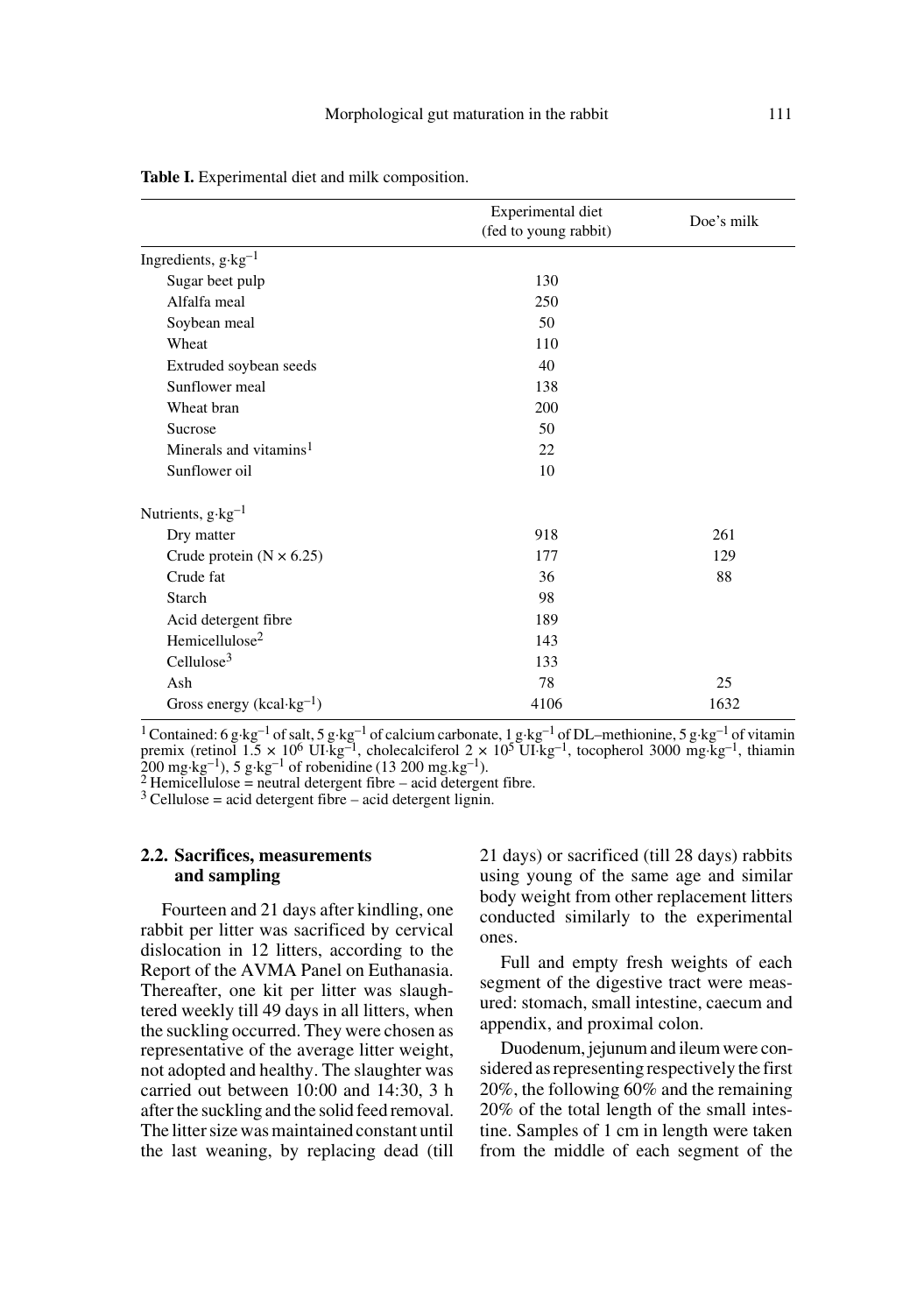small intestine, then opened longitudinally and rinsed with saline solution (NaCl  $9 g \cdot L^{-1}$ ). Thereafter, these samples were placed in a solution of buffered formaline during 12 to 24 h for fixation, and stored in ethanol 90% (v/v) until analysis.

### **2.3. Histological analysis**

Intestinal samples from 5 rabbits were analysed each at 14 and 21 days, and the samples of 5 animals per weaning group were examined at 28, 35, 42 and 49 days. Small intestinal samples were investigated according to the procedure of Goodlad et al. [14]. After progressive rehydration in two baths of ethanol  $(75/25$  then  $50/50$   $(v/v)$ ) and in distilled water, the samples were stained with the Feulgen reaction: first, a hydrolysis in hydrochloric acid 1N at 60 °C for 6 min, second a soaking in Schiff reagent for 30 min. The samples were rinsed in distilled water then stored in a 45% acetic acid solution until analysis.

Villi and crypts were carefully individualised under a dissecting microscope. Then, the preparations were mounted between slide and strip, with the addition of an aqueous agent for microscopy (Aquamount improved "gurr"®, VWR) if not immediately analysed (jejunal and ileal samples).

Twenty villi and ten crypts of Lieberkühn from each segment were measured with a magnification of 40 and 100, respectively, using an optical microscope (Nikon Eclipse E600), a camera (Sony XC77E) and image analysis software (Visilog 5.2®, Noesis). The length, width and surface area of villi and crypts were measured and length to width ratio calculated. The values were averaged for each sample for data analysis.

## **2.4. Statistical analysis**

When mortality occurred, the measurements of feed intake were corrected by making the assumption that a rabbit did not eat during the two days before its death. For a period, milk intake of litters was calculated as the mean of the milk intake at the

beginning and at the end of the period. Nutrient intake was estimated from average milk and solid feed compositions. The data of ill and replacement rabbits were not considered in the analysis.

Data were analysed according to the General Linear Models procedure of SAS [15]. Concerning the average weight gains and body weights, we used a split-plot model, the effect of the weaning age being tested according to the residual variability between litters. The body weight of rabbits at day 14 was introduced as a covariate. Weaning age and parity of does (3 levels: level = parity 1, level  $2 =$  parity 2 to 4 and level  $3 =$ parity  $> 4$ ), were the main effects considered for feed and nutrient intake analysis.

With respect to the digestive tract development, data before 28 days old were not considered in the general analysis in which the age, weaning age and their interaction were the main effects considered (from day 28 till day 49). Then, for each age, the potential effects of weaning age were estimated. The time at slaughter (2 levels: before and after 12:00) was also taken into account.

The same model was used for general analysis of morphometry data: the potential effects of age, weaning age and their interactions were tested from 28 till 49 days of age. At each age, the potential effects of weaning age were estimated. Then, the age effects were determined from day 14 till day 49, separately for each experimental group if there was a significant interaction between age and weaning age in the general analysis. The effect of the localisation along the small intestine on villous and crypt parameters was tested at each age. *P* values < 0.05 were considered to be significant. Tendencies were assigned at  $0.05 < P < 0.10$ .

## **3. RESULTS**

#### **3.1. Feed intake and body growth**

From 28 till 49 days, the body weights of the W21 rabbits were 9% lower than those of the W35 rabbits (*P* < 0.05 to *P* < 0.001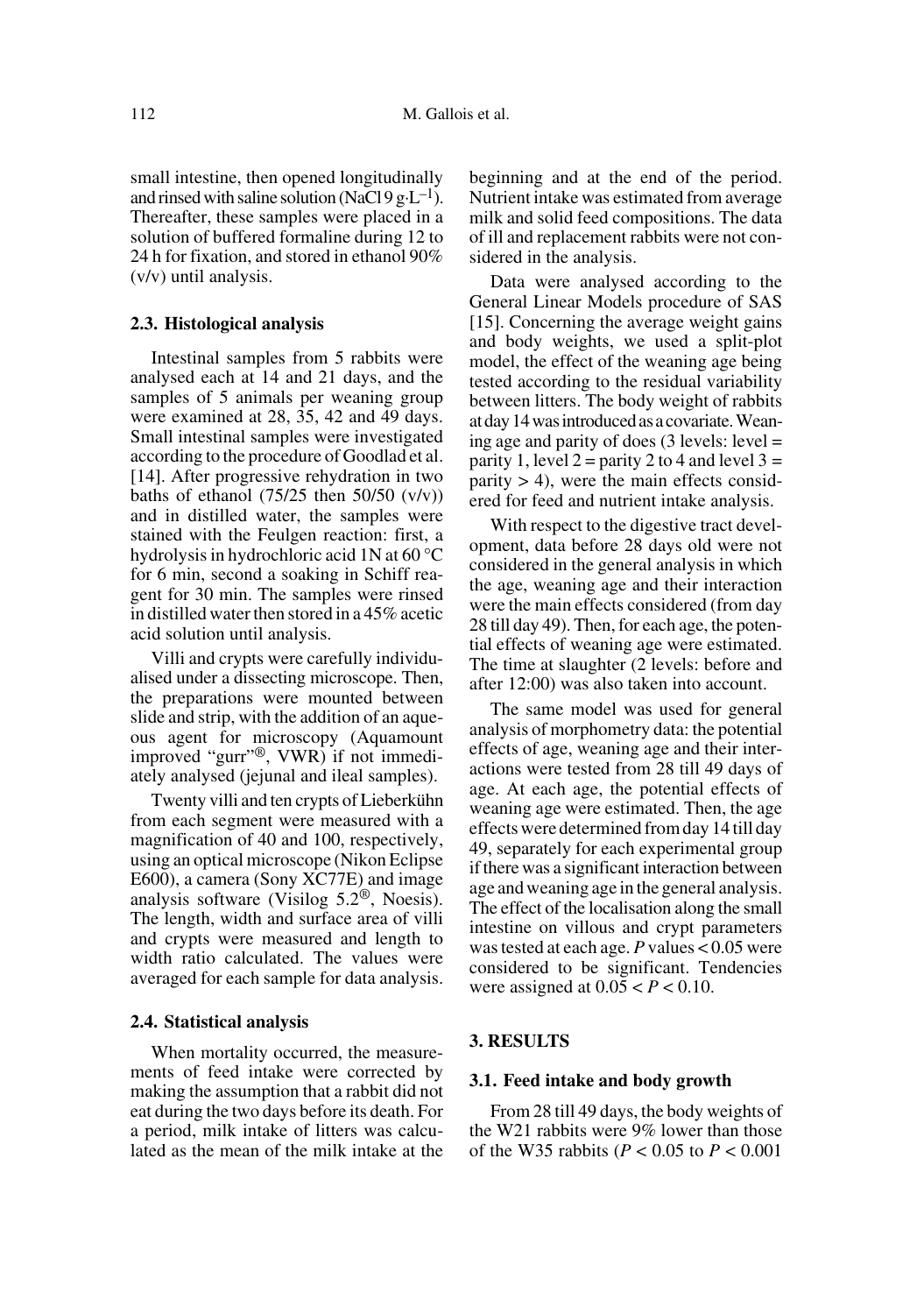

**Figure 1.** Body weights, solid feed and milk intake in young rabbits weaned at 21 or 35 days of age (means ± SD, \* *P* < 0.05, \*\* *P* < 0.01, \*\*\* *P* < 0.001 at a given age or period).

according to age, Fig. 1). Solid feed intake was 57% higher in the W21 rabbits from 21 till 35 days (*P* < 0.01). Daily weight gain was 17% lower on average in the W21 group from day 21 to day 42 (33.8 g/day/ rabbit in the W21 group and 40.5 g/day/rabbit in the W35 group on average from day 21 to day 42,  $P < 0.05$  in each period), but not thereafter (W21 group: 45.1 and W35 group: 47.1 g/day/rabbit from day 42 to day 49). Total dry matter and crude energy intake (from milk and solid feed) were similar between the two groups until 35 days. Crude protein intake was higher in the W35 group, as compared to the W21 group, from day 21 till day 28 (+30%, *P* < 0.01). Crude fat intake was 3.2-fold higher from 21 till 28 days, and 1.7-fold higher from 28 till 35 days in the W35 group, as compared to the W21 group (*P* < 0.001, Fig. 2).

#### **3.2. Growth of digestive segments**

The absolute values of tissue weights of the stomach, small intestine and caecum, were not affected by weaning age, whereas the tissue weight of the proximal colon was significantly, but only slightly, higher in the W21 group from 28 till 49 days of age (Tab. II). The weight of the stomach content of W35 rabbits was still higher at 28 and 35 days (–29% and –35% respectively for W21 group). On day 28, the small intestine, caecum and proximal colon of W21 rabbits contained more fresh matter than those of W35 rabbits. This difference persisted until 35 days for the proximal colon.

The weights of the digestive tract tissues, relative to body weight, were higher in the W21 rabbits (Tab. III): from 28 till 49 days, +8% for the stomach, +11% for the small intestine, +14% for the caecum and +25% for the proximal colon. Concerning the weights of the contents, a similar change with time was observed, except for the stomach: +35% for the small intestine, +16% for the caecum and +67% for the proximal colon from 28 till 49 days. The stomachs of the W35 group were still full of milk till 35 days for at least 87.5% of the young rabbits since slaughters occurred only 3 h after suckling. Accordingly, the relative weight of the stomach content was 25% lower in the W21 group at 28 and 35 days of age.

## **3.3. Development of small intestinal villi and crypts**

Intestinal villous height was not affected by weaning age (Fig. 3) but it increased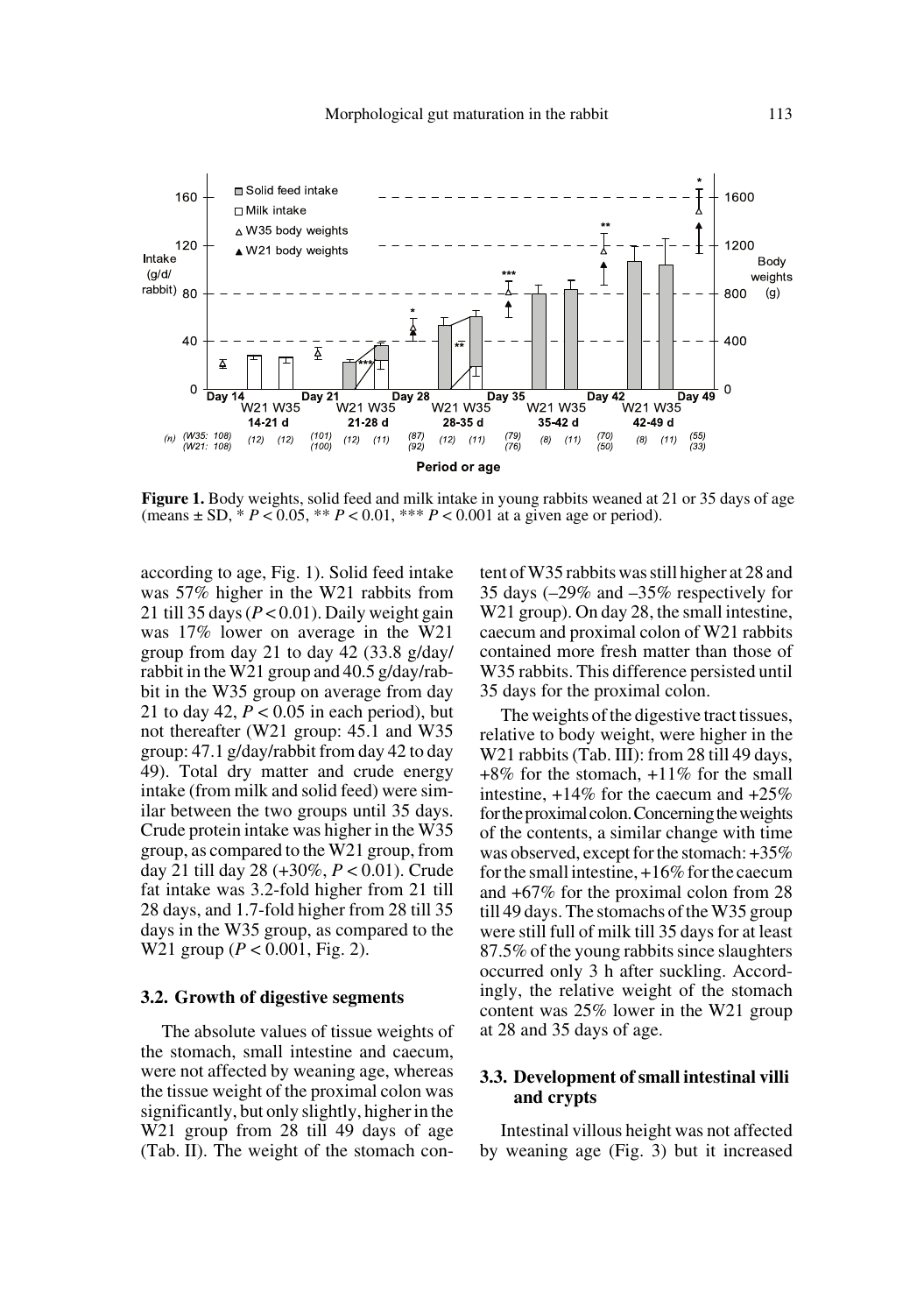

**Figure 2.** Feed component intake in young rabbits weaned at 21 or 35 days of age (means  $\pm$  SD,  $* P < 0.05$ ,  $* * P < 0.01$ ,  $* * P < 0.001$  at a given period).

|           |           |                        | Age (days) |           |                                        |                                        |                                       |              | $P$ values <sup>1</sup> |                |         |                 |  |
|-----------|-----------|------------------------|------------|-----------|----------------------------------------|----------------------------------------|---------------------------------------|--------------|-------------------------|----------------|---------|-----------------|--|
|           |           |                        | 14         | 21        | 28                                     | 35                                     | 42                                    | 49           | CVr<br>$\%$             | Weaning<br>age | Age     | Inter<br>action |  |
| S         | EW        | W21<br>W35             | 3.5        | 5.0       | 8.5<br>8.5                             | 11.5<br>11.7                           | 14.3<br>14.7                          | 16.2<br>17.1 | 8.3                     | <b>NS</b>      | < 0.001 | <b>NS</b>       |  |
|           | <b>CW</b> | W21<br>W35             |            | 25.2 31.0 | 33.6 <sup>a</sup><br>47.5 <sup>b</sup> | 37.8 <sup>a</sup><br>58.0 <sup>b</sup> | 52.3<br>53.8                          | 60.6<br>63.2 | 22.0                    | < 0.001        | < 0.001 | ${}_{< 0.05}$   |  |
| <b>SI</b> | EW        | W21<br>W35             | 7.8        | 10.7      | 19.4<br>19.1                           | 26.9<br>26.1                           | 38.2<br>36.8                          | 46.9<br>51.1 | 11.7                    | <b>NS</b>      | < 0.001 | <b>NS</b>       |  |
|           | CW        | W <sub>21</sub><br>W35 | 0.3        | 0.9       | 8.7 <sup>a</sup><br>5.7 <sup>b</sup>   | 10.4<br>10.3                           | 12.7<br>12.4                          | 18.5<br>14.4 | 46.6                    | 0.08           | < 0.001 | <b>NS</b>       |  |
| C         | EW        | W21<br>W35             | 1.4        | 3.6       | 8.3<br>7.5                             | 14.2<br>13.2                           | 18.4<br>18.8                          | 22.6<br>24.2 | 11.3                    | <b>NS</b>      | < 0.001 | <b>NS</b>       |  |
|           | <b>CW</b> | W21<br>W35             | 1.0        | 5.9       | 26.6 <sup>a</sup><br>20.6 <sup>b</sup> | 44.6<br>45.6                           | 61.1<br>66.0                          | 80.1<br>80.9 | 22.4                    | <b>NS</b>      | < 0.001 | <b>NS</b>       |  |
| PC.       | EW        | W21<br>W35             | 0.8        | 1.5       | 4.5 <sup>a</sup><br>$3.5^{b}$          | 6.7<br>6.2                             | 10.1 <sup>a</sup><br>8.9 <sup>b</sup> | 11.3<br>11.7 | 11.5                    | < 0.01         | < 0.001 | ${}_{0.05}$     |  |
|           | CW        | W <sub>21</sub><br>W35 | 0.2        | 0.3       | 5.5 <sup>a</sup><br>$2.5^{b}$          | 8.2 <sup>a</sup><br>4.9 <sup>b</sup>   | 13.0<br>13.1                          | 16.3<br>14.8 | 35.6                    | < 0.05         | < 0.001 | <b>NS</b>       |  |

**Table II.** Anatomical development of the digestive tract in young rabbits weaned at 21 or 35 days of age.

Data are arithmetic means; S: stomach, SI: small intestine, C: caecum, PC: proximal colon; EW: empty weight of the digestive segment in g; CW: weight of the content of the digestive segment in g; W21: weaning at 21 days; W35: weaning at  $35$  days; NS: *P* value superior to 0.10. <sup>1</sup> Test realised for the 28 to 49 days period. Means in the same column for a given variable with no common

superscript letters differ significantly (*P* values < 0.05); CVr: residual coefficient of variation; *n* = 7 to 12 per group.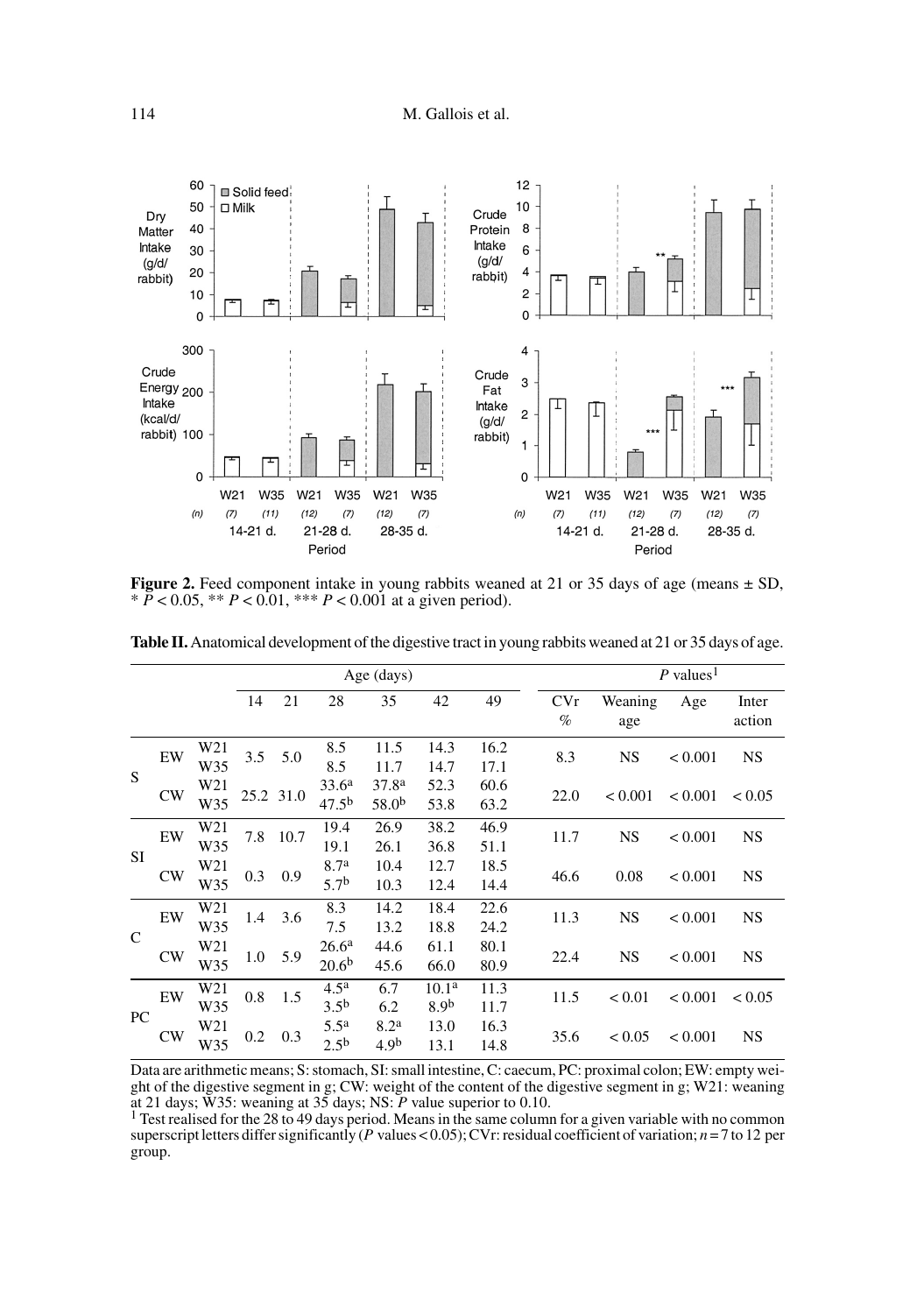|           |                             |                        | Age (days) |                |                                      |                                          |                                      |                                      | $P$ values <sup>1</sup> |                    |                |                 |  |
|-----------|-----------------------------|------------------------|------------|----------------|--------------------------------------|------------------------------------------|--------------------------------------|--------------------------------------|-------------------------|--------------------|----------------|-----------------|--|
|           |                             |                        | 14         | 21             | 28                                   | 35                                       | 42                                   | 49                                   | $\%$                    | CVr Weaning<br>age | Age            | Inter<br>action |  |
| BW of     | sacrificed<br>rabbits $(g)$ | W21<br>W35             |            | 211.8 302.4    | 486.8<br>511.0                       | 711.4 <sup>a</sup><br>827.9 <sup>b</sup> | 1056.1<br>1143.5                     | 1286.9a<br>1495.2 <sup>b</sup>       | 9.1                     | < 0.001            | < 0.001 < 0.05 |                 |  |
| S         | EW                          | W <sub>21</sub><br>W35 | 1.7        | 1.7            | 1.7<br>1.7                           | 1.6 <sup>a</sup><br>1.4 <sup>b</sup>     | 1.4<br>1.3                           | 1.3 <sup>a</sup><br>1.1 <sup>b</sup> | 7.8                     | < 0.001            | < 0.001        | <b>NS</b>       |  |
|           | CW                          | W21<br>W35             | 11.9       | 10.2           | 6.9 <sup>a</sup><br>9.3 <sup>b</sup> | 5.3<br>7.0                               | 5.0<br>4.8                           | 4.7<br>4.2                           | 18.7                    | < 0.01             |                | < 0.001 < 0.001 |  |
| <b>SI</b> | EW                          | W21<br>W35             | 3.7        | 3.6            | 4.0<br>3.7                           | 3.8 <sup>a</sup><br>3.2 <sup>b</sup>     | 3.6<br>3.2                           | 3.7 <sup>a</sup><br>$3.4^{b}$        | 10.1                    | < 0.001            | < 0.01         | <b>NS</b>       |  |
|           | CW                          | W <sub>21</sub><br>W35 | 0.1        | 0.3            | 1.8 <sup>a</sup><br>1.1 <sup>b</sup> | 1.5<br>1.2                               | 1.2<br>1.1                           | 1.4 <sup>a</sup><br>1.0 <sup>b</sup> | 39.5                    | < 0.01             | NS             | <b>NS</b>       |  |
| C         | EW                          | W21<br>W35             | 0.7        | 1.2            | 1.7 <sup>a</sup><br>1.5 <sup>b</sup> | 2.0 <sup>a</sup><br>1.6 <sup>b</sup>     | 1.8<br>1.6                           | 1.8<br>1.6                           | 10.9                    | < 0.001            | < 0.05         | 0.08            |  |
|           | CW                          | W <sub>21</sub><br>W35 | 0.5        | $\overline{2}$ | 5.5 <sup>a</sup><br>$4.1^{b}$        | 6.3<br>5.5                               | 5.9<br>5.8                           | 6.2<br>5.4                           | 21.9                    | < 0.01             | < 0.05         | <b>NS</b>       |  |
| PC.       | EW                          | W <sub>21</sub><br>W35 | 0.4        | 0.5            | 0.9 <sup>a</sup><br>0.7 <sup>b</sup> | 0.9 <sup>a</sup><br>0.7 <sup>b</sup>     | 1.0 <sup>a</sup><br>0.8 <sup>b</sup> | 0.9<br>0.8                           | 11.7                    | < 0.001            | <b>NS</b>      | <b>NS</b>       |  |
|           | <b>CW</b>                   | W21<br>W35             | 0.1        | 0.1            | 1.2 <sup>a</sup><br>0.5 <sup>b</sup> | 1.2 <sup>a</sup><br>0.6 <sup>b</sup>     | 1.3<br>1.1                           | 1.3<br>1.0                           | 35.2                    | < 0.001            | < 0.01         | 0.07            |  |

**Table III.** Anatomical development, relative to the body weight, of the digestive tract in young rabbits weaned at 21 or 35 days of age.

Data are arithmetic means; BW: body weight; S: stomach, SI: small intestine, C: caecum, PC: proximal colon; EW: empty weight of the digestive segment in  $g \cdot 100g^{-1}$  of rabbit body weight; CW: weight of content of the digestive segment in g·100g<sup>-1</sup> of body weight; W21: weaning at 21 days; W35: weaning at 35 days; NS: P value superior to 0.10.

<sup>1</sup> Test realised for the 28 to 49 days period; Means in the same column for a given variable with no common superscript letters differ significantly (*P* values < 0.05); CVr: residual coefficient of variation; *n* = 7 to 12 per group.

between day 28 and day 49 (*P* < 0.001) irrespective of the weaning age (means  $(\pm S.D.$ )): 746 ( $\pm$  114) vs. 940 ( $\pm$  119) µm for the duodenum, 544 ( $\pm$  90) vs. 766 ( $\pm$  70) µm for the jejunum and 357 ( $\pm$  30) vs. 570 ( $\pm$  57) µm for the ileum. For the duodenum and jejunum, the villi lengthened between 14 and 21 days and then became shorter (not significant for the duodenum) before lengthening again. Ileal villi shortened from day 14 till day 28 while they lengthened from day 28 till day 49. Whereas jejunal and ileal villi maintained their lengthening between day 42 and day 49, duodenal villi growth seemed to be ended at day 42.

Weaning age did not impact significantly on crypt depth, except for the jejunal crypts, which were deeper in the W21 group (+10% on average from 28 to 49 days of age, *P* < 0.05). Crypts deepened with age, irrespective of the weaning age (Fig. 3). Crypt deepening in the ileum seemed more progressive for the W35 rabbits compared with W21 rabbits (age  $\times$  weaning age interaction,  $P =$ 0.05).

The villous height to width ratio informs on the villous shape (Fig. 3). From day 28 till day 49, whatever the segment of the digestive tract considered, neither age nor weaning age had a significant effect on this ratio.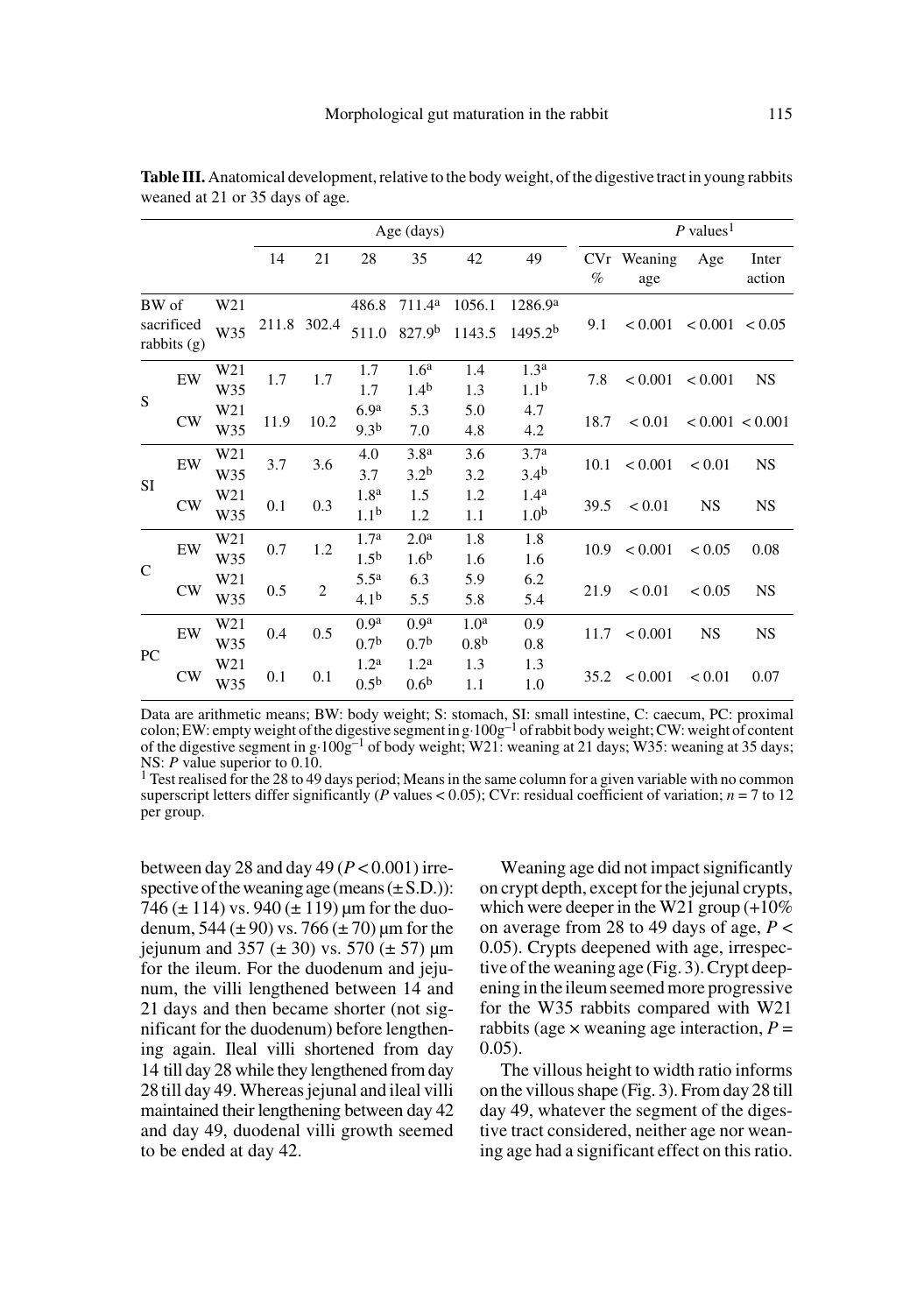

**Figure 3.** Villous height, crypt depth and villous height to width ratio along the small intestine in rabbits weaned at 21 or 35 days of age  $\Box$  Before weaning, Weaning at 21 d, Weaning at 35 d, means ± SD). From 28 till 49 d, the model included the effects of **weaning age**, *age* and interaction (*P* values, NS:  $P > 0.10$ ); Age effects were separately analysed from 14 to 49 d: means with no common superscript letters differed significantly ( $P <$ 0.05), with capital letters for weaning at 21d, and with small letters for weaning at 35 d if significant interaction with weaning age. Within each age, the effect of weaning age was tested  $(* P < 0.05, ** P < 0.01, ** P < 0.001).$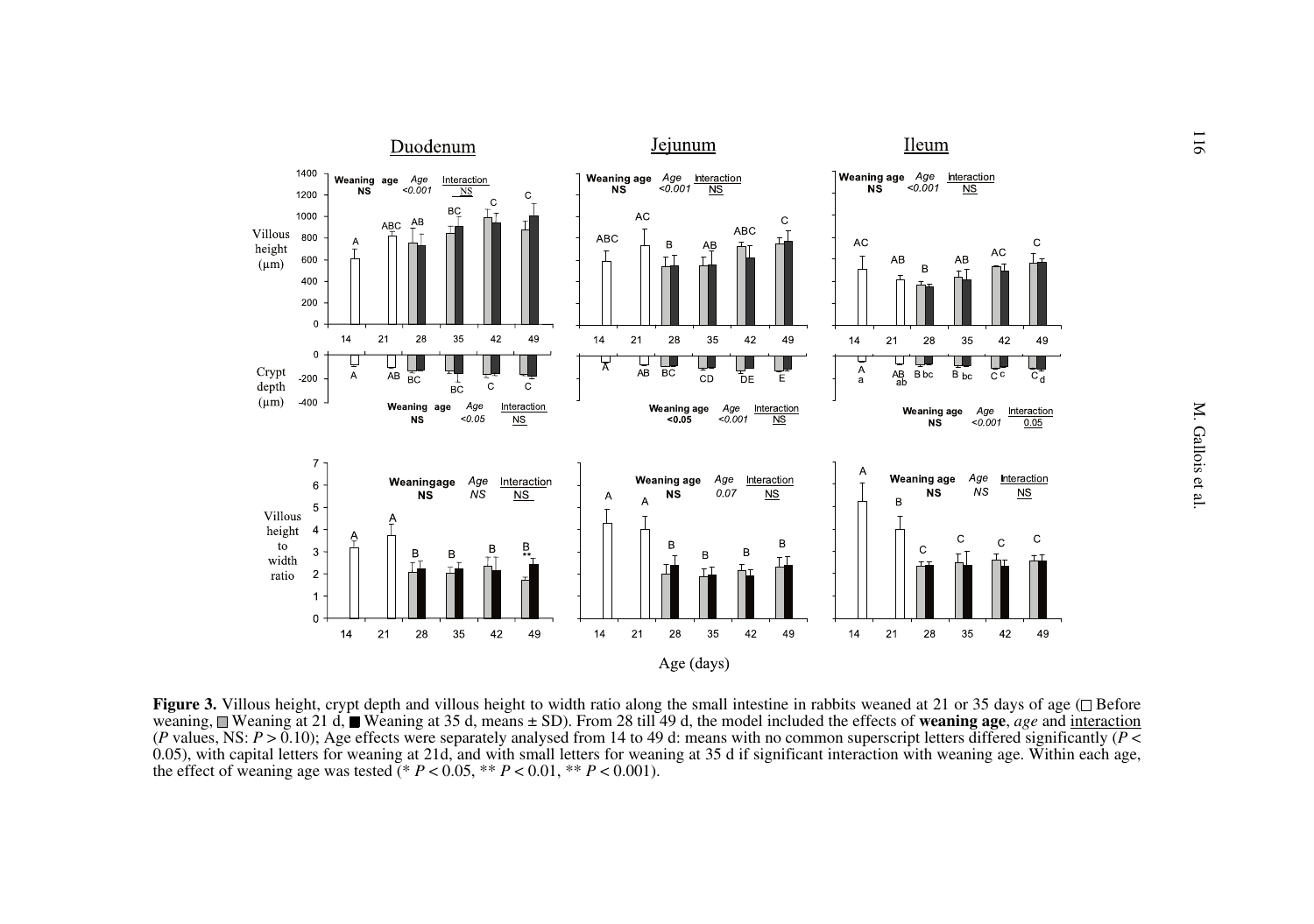Villi were nearly twice as long as wide (2.2, 2.1 and 2.5 times respectively for the duodenum, jejunum and ileum). Nevertheless, on day 49, the duodenal villi of W35 rabbits appeared proportionally longer  $(P < 0.01)$ than those of the W21 rabbits. Changes in shape could be noticed: the villi were thin till 21 days, becoming wider from day 28 whatever the digestive segment.

Villous surface area increased with age without any difference between the 2 groups, except on day 42 for the jejunum and on day 35 for the ileum where the villous surface area of W21 rabbits was greater (+26% and +18%, respectively, Fig. 4). The surface area of duodenal crypts was similar between the two weaning groups. For the jejunum, the crypt surface area of the W21 group was higher by considering the whole period from day 28 till day 49 (+19% on average). Ileal crypts of the W21 group seemed to have reached their maximal area on day 42 (significant age × weaning age interaction, *P* < 0.05). Crypt surface area increased with age whatever the digestive segment.

A proximo-distal decreasing gradient in the small intestinal mucosa was highlighted irrespective of the weaning age. For most ages, the parameters of morphometry were significantly higher in the duodenum, lower in the ileum and intermediate but different in the jejunum, e.g. on day  $28$  (means  $(\pm S.D.)$ : 21.9 ( $\pm$  4.7), 9.8 ( $\pm$  1.6) and 3.9 ( $\pm$  0.7) for villous surface area  $(\times 10^4 \,\mathrm{\upmu m^2}, P < 0.001)$ , 746.4 (± 114.0), 543.6 (± 89.7) and 357.1  $(\pm 29.6)$  µm for villous height ( $P < 0.001$ ), and 129.0 ( $\pm$  14.1), 88.0 ( $\pm$  7.7) and 75.2 ( $\pm$ 7.0) for crypt depth  $(P < 0.001)$ , respectively for the duodenum, jejunum and ileum. No differences between sites were observed on day 14 for villous height and on day 21, the ileal villi were shorter compared to the other digestive segments. Duodenal values were significantly higher than jejunal and ileal values, without differences between these two last sites, for the villous surface area on day 14 and for crypt depth on days 14, 35, and 49. Crypts tended to be deeper in jejunal than in ileal segments on

21 and 42 days (respectively  $P = 0.093$  and  $P = 0.089$ .

#### **4. DISCUSSION**

#### **4.1. Feed intake and body growth**

The lighter body weights of early-weaned rabbits, compared to traditionally weaned rabbits (at day 35), suggested that their increased dry feed intake was insufficient to compensate for the withdrawal of milk at 21 days, and then to cover their dietary requirements. Scapinello et al. [16] also reported that a lower milk intake in litters of 10 vs. 4 pups stimulated solid feed intake before weaning, but led to lighter rabbits until day 42. Similarly, Xicatto et al. [17] showed that body weights at 32 days were positively correlated with the weaning age (weaning at 21, 25 or 28 days of age), but became similar at 56 days.

Despite the change in milk composition according to the stage of lactation [18–20] that we did not consider in our calculations, nutrient intake differed in quantity and quality, according to weaning age. Classical-weaned rabbits ate more crude protein and fat than early-weaned rabbits, whereas crude energy intakes were similar. However it is assumed that milk is almost fully digested on the contrary to solid feed. Thus, digestible energy intake would probably be lower for early-weaned rabbits, which would partly explain the differences in weight gains. Moreover, various non-nutrient components present in milk, like growth factors and immunoglobulins, are likely to influence growth. Some studies have reported that compensatory growth often occurs with late fattening, leading to similar body weights at slaughter [17, 21, 22].

#### **4.2. Growth of digestive segments**

The weights of the stomach and small intestine decreased between 28 and 49 days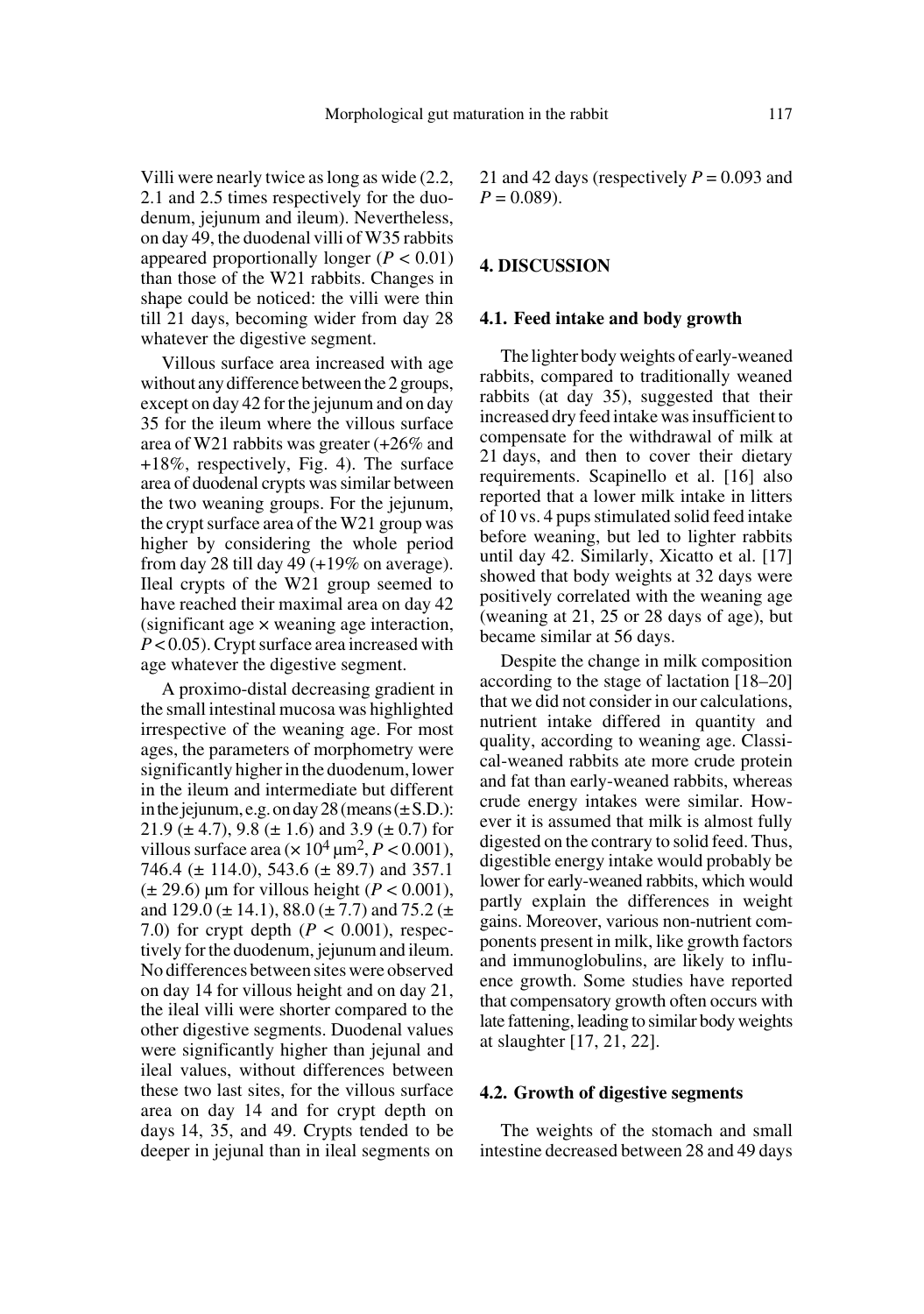

**Figure 4.** Villous and crypt area along the small intestine in young rabbits weaned at 21 or 35 days of age ( $\Box$  Before weaning,  $\Box$  Weaning at 21 d, ■ Weaning at 35 d, means ± standard deviations). From 28 till 49 d, the model included the effects of **weaning age,** *age* and interaction (*P* values, NS: *P* > 0.10); Age effects were separately analysed from 14 to 49 d: means with no common superscript letters differed significantly (*P* < 0.05), with capital letters for weaning at 21d, and with small letters for weaning at 35 d if significant interaction with weaning age. Within each age, the effect of weaning age was tested (\* *P* < 0.05, \*\* *P* < 0.01, \*\*\* *P* < 0.001).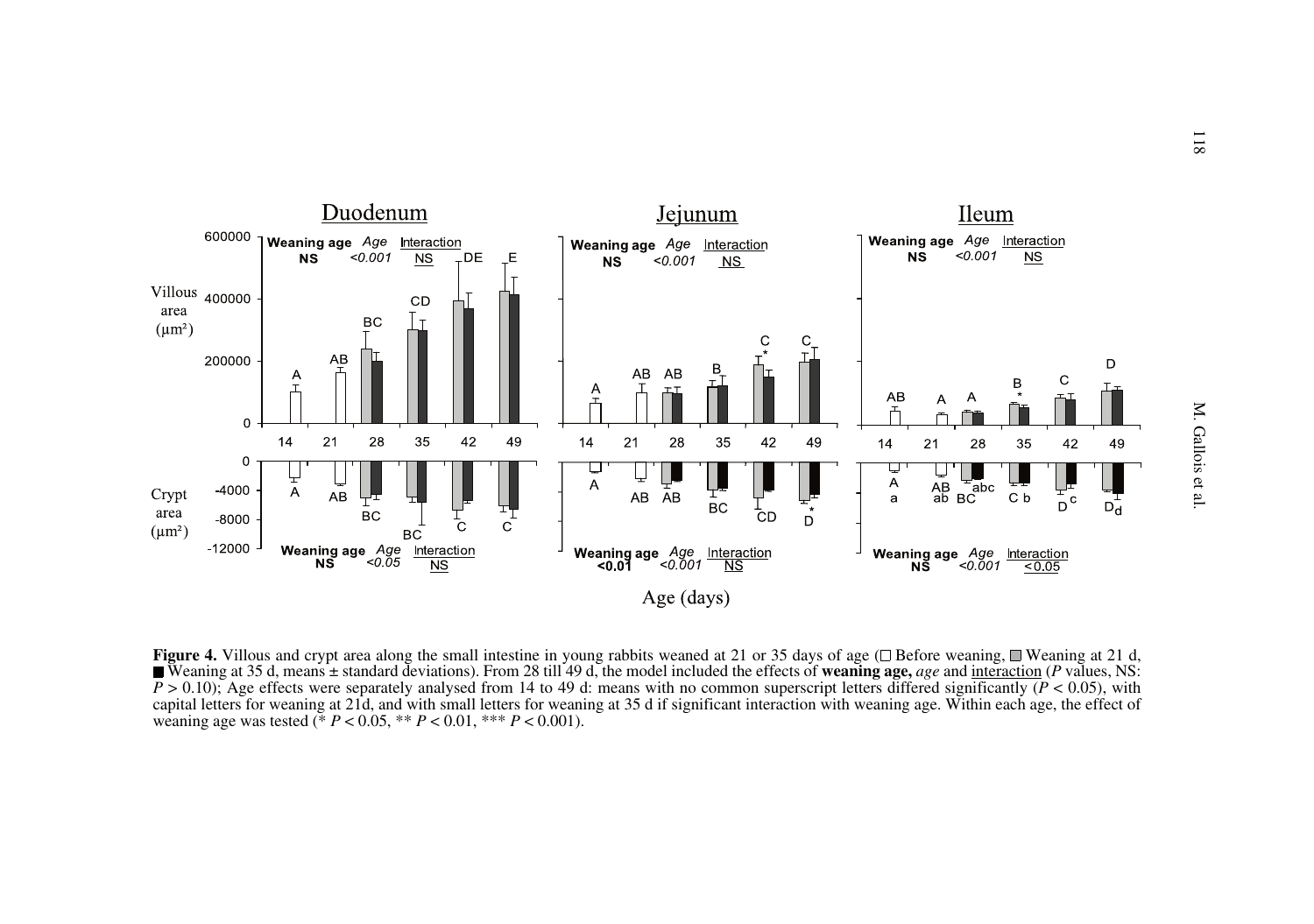when expressed relative to the body weights, while those of the large intestine remained similar or increased during this period, which shows the increasing importance of the large intestine, as previously described [3]. At least until day 49, the development of the digestive tract, relative to body weight, was more important in early-weaned rabbits. Xicatto et al. [23] showed that the earlier the rabbits were weaned, the more important were the empty and full relative weights of most of the digestive segments. This phenomenon may have resulted from a higher intake of the dry feed, which could lead to a more important mechanical stimulation, thus to a thickening and an elongation of the digestive wall.

However, according to Laplace and Lebas [24], the body weight of rabbits among a population of a given age is not a good discriminating factor for the growth of digestive segments. When considering the absolute weights of the digestive segments, it appeared that only the proximal colon was more developed in early-weaned rabbits. Thus, the higher values relative to body weights in early-weaned rabbits should only be explained by their lower body weights.

#### **4.3. Development of small intestinal villi and crypts**

Few literature deals with the impact of weaning and age on intestinal mucosa morphology in rabbits. On the contrary to the present results, Guttierez et al. [9] observed shorter jejunal villi and deeper crypts on day 35 in rabbits weaned at 25 days compared with suckling rabbits. In other animal species, weaning seems more stressful for the small intestinal mucosa as compared to rabbits. In piglets, a shortening of villous height is classically observed in the few days following the weaning [25, 26]. Different hypotheses have been suggested to explain this phenomenon. A stress provoked by weaning could lead to villous atrophy. On the contrary to the rabbit, for which the transition from milk to solid feed is progressive from 18 days when they begin to eat a dry diet, the weaning is more brutal in pigs concerning the dietary changes. However, relationships with corticoids or epinephrine secretions have never been shown to reinforce this theory [27]. Some milk factors like epidermal growth factor, insulin and insulin-like growth factor [28] or polyamines [29], could have a positive action on villous growth [30]. However, in our study, milk intake was not essential for villous growth: villi of suckling and early-weaned rabbits evolved similarly with age. In piglets, villous shortening is mainly explained by the transient anorexia provoked by weaning [31], and consequently an insufficient digestible energy intake is the major factor accounting for both the shortening of villi and the speed of recovery [26]. The decrease in height observed on day 28 for the jejunum appeared after the beginning of significant solid feed intake in the two weaning groups, irrespective of the weaning age. Thus, the shortening or the absence of elongation of villi could be due more to the beginning of solid feed intake than to its level in rabbits. However, a more frequent sampling between 21 and 28 days could have allowed to highlight a possible differential evolution of the villous height among the two weaning ages. Indeed, the villi of weaned rabbits may have undergone an important decrease followed by an increase, whereas the villi of suckling rabbits may have progressively decreased, leading to similar heights at 28 days. In all cases, an abrasion of villi by solid feed may be suspected: mechanical action, transient hypersensitivity to some components, presence of some anti-nutritional factors [25]. However, Yu and Chiou [7] have reported that, between 14 and 28 days of age, the villi of each segment of the small intestine grow in height.

In our study, divergent changes in villous surface area (an increase) and height (a decrease then an increase) suggested that this last parameter was insufficient to estimate the absorptive capacity of the mucosa. As reported by Wiese et al. [32], villous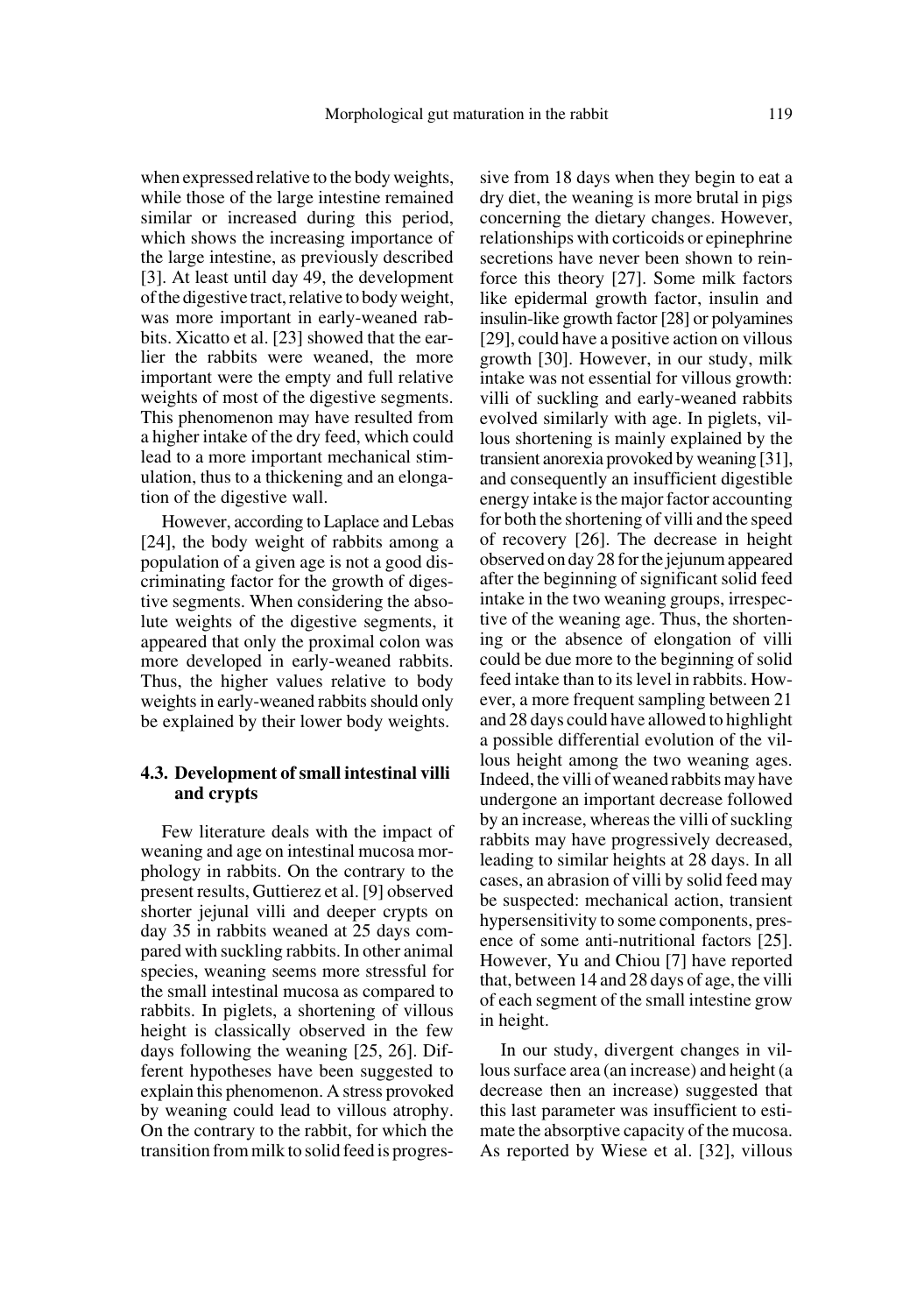height is not representative of the absorptive surface, because of the different villi shapes (a short and wide villus may have a greater surface area than a long and thin villous). The present results showed a higher enlargement than the lengthening of villi from day 28 onward. This change in shape might increase the resistance of the intestinal mucosa towards solid feed, more abrasive than milk. In our study, the absorption surface did not seem to be influenced by the solid feed intake level, but only by age. Before day 28, for every digestive segment, the villi were thinner and finger-shaped. Thereafter, they became leaf and tongue-shaped as shown in previous studies [7, 8]. In parallel, the villous surface area increased with age. Absolute values of these criteria must be considered with caution: the surface represented by microvilli, thickness of villi and density of villi on mucosa have not been taken into account. Keelan et al. [6] reported that between 6-weeks-old and adult rabbits, villi shortened, but thickened, which led to a similar villous surface. Nevertheless, we assumed that this increase in surface area corresponded to a higher absorptive potential, thus to a greater digestive capacity of rabbits. Concerning the crypts, Goodlad et al. [14] previously described that their surface was correlated with the number of mitoses. Assuming such an assertion, cellular renewal seems more important in the jejunum of early-weaned rabbits than in classical-weaned-rabbits, without any incidence in villous morphometry. The loss of enterocytes could be more important at the apex of villi (solicitation for digestion and absorption, elimination of micro-organisms, feed abrasion). Thus, crypts would provide a greater cell renewal to compensate for this loss. With age, the increase in the villus surface area would partly result from an increased crypt cell production, thus may be linked to the increase in crypt surface area. Indeed, according to Keelan et al. [6], the cell size does not change with age, thus the increase in villous surface area would be the result of an increase in the number of enterocytes. The number of crypts per villus, not evaluated in our study, may also change with time and be partly responsible for the villous surface area increase.

Along the small intestine, we measured a decrease in villous surface area and height, and in crypt depth with an increasing distance from the stomach. Conflicting data are reported in rabbits [7, 33], and in piglets [31, 32, 34–37]. Samplings along the small intestine, the analyses procedures and calculations were not homogenous among the studies, which could partly explain these discrepancies. However a recent study [38] showed the same gradient in villous length in adult rabbits, but with weaker differences between segments: around or less than 100 µm between two consecutive segments. In our study, villous lengthening was stopped on day 42 for the duodenum but not for the two other digestive segments, suggesting that differences between segments would probably be weaker after 7 weeks of age. This observation would be in agreement with previous studies having demonstrating a proximo-distal gradient of maturation along the small intestine [8, 39]. In piglets, a spatial and temporal effect of weaning on villous atrophy and recovery has been described. Villous atrophy immediately post-weaning is more pronounced in the proximal than in distal parts of the small intestine [26].

In conclusion, the solid feed intake pattern was strongly affected by weaning age. A sharp increase in solid feed intake induces a higher development of the different digestive segments relative to the body weights of rabbits, resulting either from a real increase in digestive development or from the lower body weights of early-weaned rabbits. The development of the small intestine mucosa was moderately affected by the earlier transition from milk to exclusive solid feed intake, suggesting that early mucosa maturation would be quite independent of diet origin (milk vs. pelleted diet).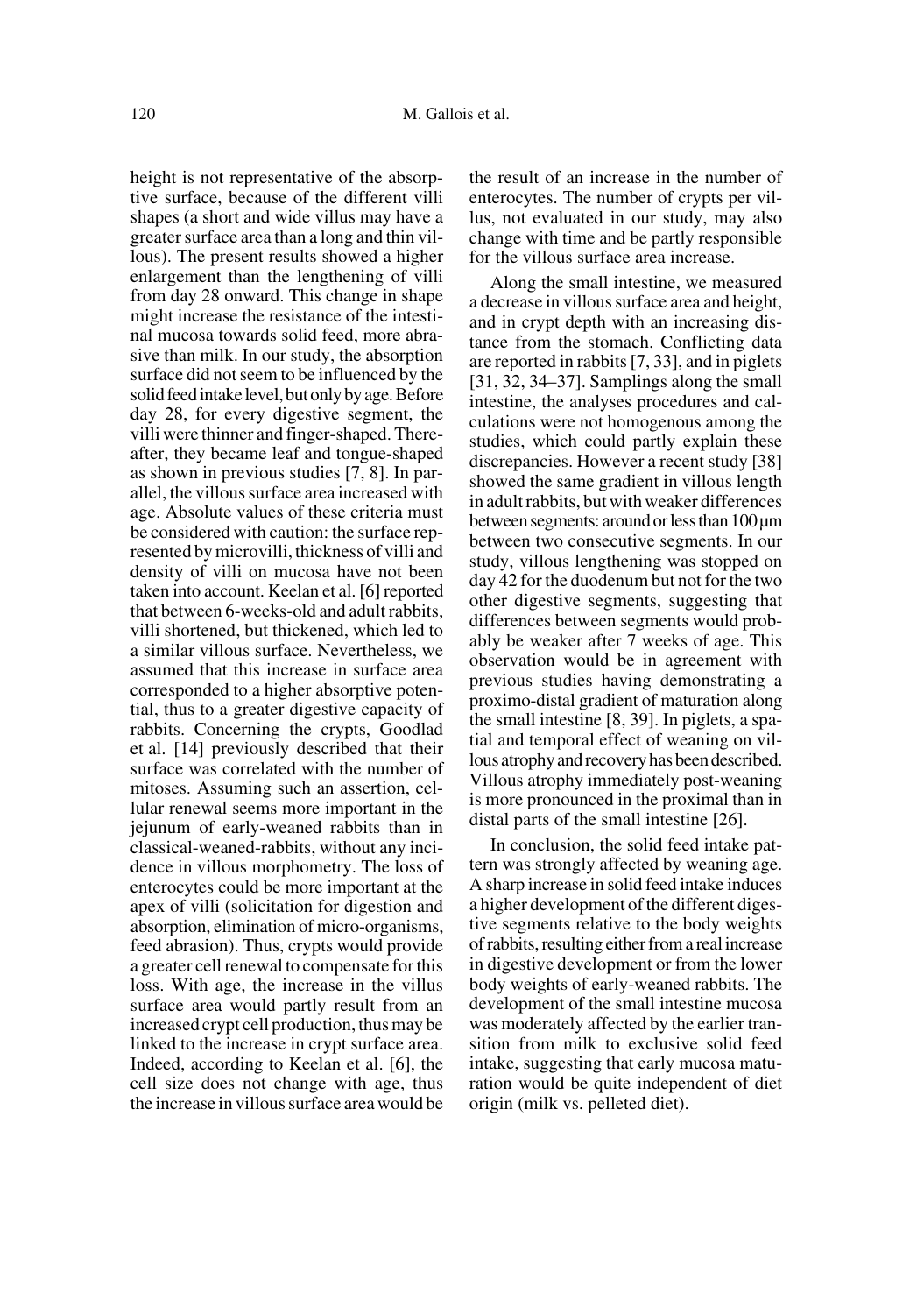#### **ACKNOWLEDGEMENTS**

The authors thank the technical staff of the Station de Recherches Cunicoles (INRA Toulouse), and of the UMR SENAH (INRA Rennes) for their collaboration. The authors also thank H. Rémignon (Laboratory of Zootechnie et Qualité des Produits Animaux, ENSA Toulouse, France) for his help in image analysis of intestinal samples. This study was partly supported by Cybelia (Glon group, Paris, France).

## **REFERENCES**

- [1] Guerder F. RENALAP : de bons résultats. Cuniculture 2002, 29: 150–152.
- [2] Marlier D, Dewrée R, Delleur V, Licois D, Lassence C, Poulipoulis A, Vindevogel H. Description des principales étiologies des maladies digestives chez le lapin européen (*Oryctolagus cuniculus*). Ann Méd Vét 2003, 147: 385–392.
- [3] Lebas F, Laplace JP. Mensurations viscérales chez le lapin. I. Croissance du foie, des reins et des divers segments intestinaux entre 3 et 11 semaines d'âge. Ann Zootech 1972, 21: 37–47.
- [4] Dojana N, Costache M, Dinischiotu A. The activity of some enzymes in domestic rabbits before and after weaning. Anim Sci 1998, 66: 501–507.
- [5] Kelly D, Coutts AGP. Development of digestive and immunological function in neonates: role of early nutrition. Livest Prod Sci 2000, 66: 161–167.
- [6] Keelan M, Walker K, Thomson ABR. Intestinal morphology, marker enzymes and lipid content of brush border membranes from rabbit jejunum and ileum: effect of aging. Mech Ageing Dev 1985, 31: 49–68.
- [7] Yu B, Chiou PWS. The morphological changes of intestinal mucosa in growing rabbits. Lab Anim 1997, 31: 254–263.
- [8] Van der Hage MH. The morphogenesis of the small intestinal mucosa of the rabbit. A stereomicroscopical study. In: Proc 4th World Rabbit Science Association, Budapest, 10–14 Oct 1988, 3: 347–355.
- [9] Gutiérrez I, Espinosa A, García J, Carabaño R, De Blas JC. Effect of levels of starch, fiber, and lactose on digestion and growth performance of early-weaned rabbits. J Anim Sci 2002, 80: 1029–1037.
- [10] Fortun-Lamothe L, Gidenne T, Lapanouse A, De Dapper J. Note: an original system to separately control litter and female feed intake without modification of the mother-young relations. World Rabbit Sci 2000, 8: 177–180.
- [11] Van Soest PJ, Robertson JB, Lewis BA. Methods for dietary fiber, neutral detergent fiber, and non starch polysaccharides in relation to animal nutrition. J Dairy Sci 1991, 74: 3583– 3597.
- [12] Alstin F, Nilsson M. Le système d'hydrolyse Soxtec® améliore les méthodes officielles de dosage des matières grasses totales. Ind Aliment Agric 1990, 107: 1271–1274.
- [13] Folch J, Lees M, Stanley GHS. A simple method for the isolation and purification of total lipides from animal tissues. J Biol Chem 1957, 226: 497–509.
- [14] Goodlad RA, Levi S, Lee CY, Mandir N, Hodgson H, Wright NA. Morphometry and cell proliferation in endoscopic biopsies: Evaluation of a technique. Gastroenterology 1991, 101: 1235–1241.
- [15] Statistical Analysis System. SAS User's guide, Version 8, SAS Institute Inc., Cary, NC, 1999.
- [16] Scapinello C, Gidenne T, Fortun-Lamothe L. Digestive capacity of the rabbit during the post-weaning period, according to the milk/ solid feed intake pattern before weaning. Reprod Nutr Dev 1999, 39: 423–432.
- [17] Xicatto G, Trocino A, Sartori A, Queaque PI. Effect of weaning diet and weaning age on growth, body composition and caecal fermentation of young rabbits. Anim Sci 2003, 77: 101–111.
- [18] Lebas F. Composition chimique du lait de lapine, évolution au cours de la traite et en fonction du stade de lactation. Ann Zootech 1971, 20: 185–191.
- [19] El-Sayiad GHA, Habeeb AAM, El-Maghawry AM. A note on the effects of breed, stage of lactation and pregnancy status on milk composition of rabbits. Anim Prod 1994, 58: 153– 157.
- [20] Pascual JJ, Cervera C, Blas E, Fernández-Carmona J. Effect of high fat diets on the performance, milk yield and milk composition of multiparous rabbit does. Anim Sci 1999, 68:  $151 - 162$ .
- [21] Pascual JJ, Cervera C, Fernández-Carmona J. Effect of solid feed intake before weaning on the performance of growing rabbits. In: Proceedings of the second meeting of workgroups 3 and 4, COST Action 848, 29–30 June 2001, Godollo, Hungary, p 48.